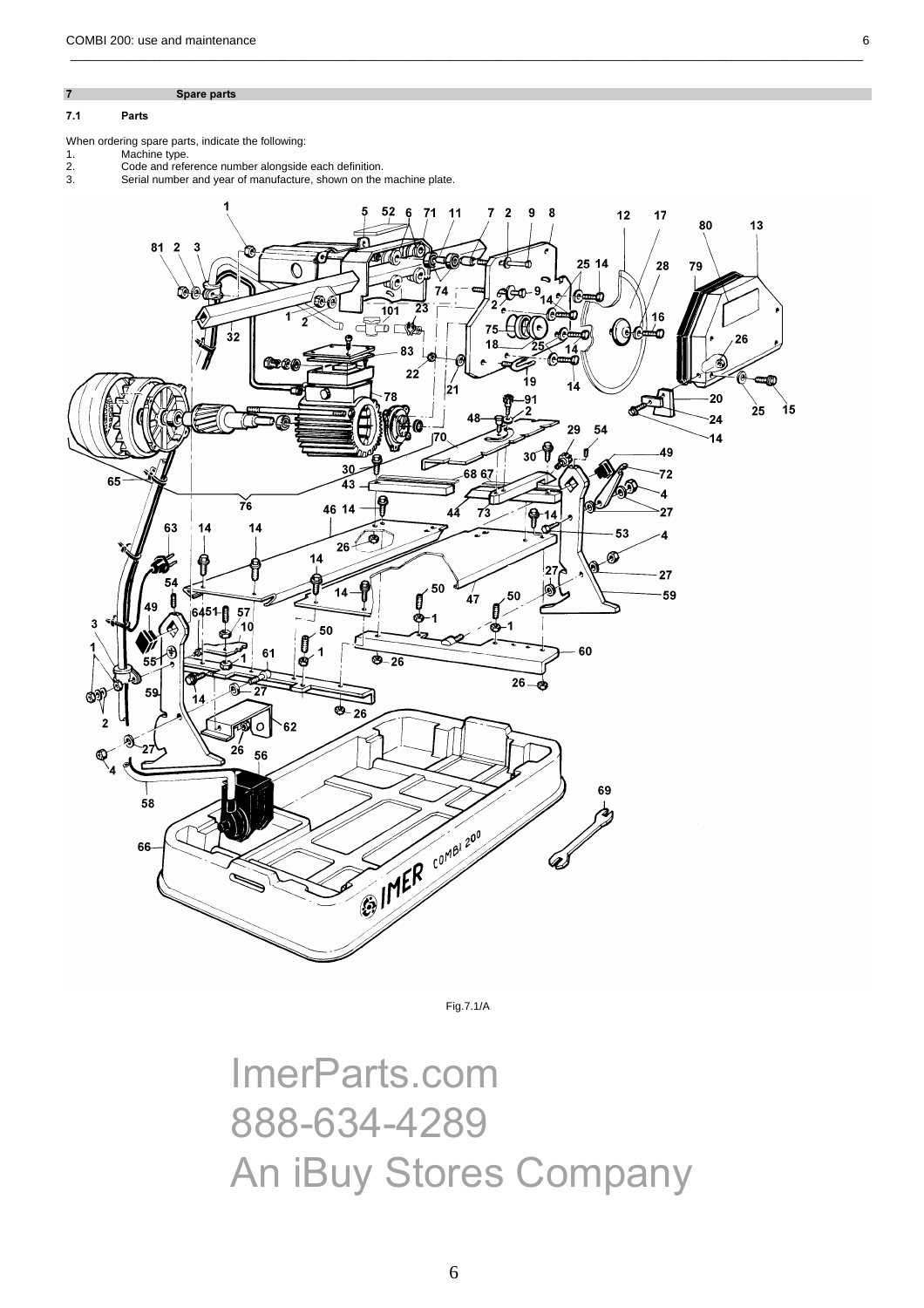

Fig.7.1/B

| TAV. 1 (AK026) |         |                            |       |  |  |  |
|----------------|---------|----------------------------|-------|--|--|--|
| Ref.           | Code    | GB                         | Notes |  |  |  |
| 1              | 2223570 | <b>NUT</b>                 |       |  |  |  |
| $\overline{2}$ | 2224140 | <b>WASHER</b>              |       |  |  |  |
| 3              | 3206312 | <b>CLAMP</b>               |       |  |  |  |
| 4              | 2223920 | <b>NUT</b>                 |       |  |  |  |
| 5              | 3206385 | <b>CABINET GUARD</b>       |       |  |  |  |
| 6              | 3207397 | WHEEL                      |       |  |  |  |
| 7              | 3207394 | <b>SPACER</b>              |       |  |  |  |
| 8              | 3206744 | <b>MOTOR SUPPORT PLATE</b> |       |  |  |  |
| 9              | 2222516 | <b>SCREW</b>               |       |  |  |  |
| 10             | 3207118 | <b>ARM CLAMP</b>           |       |  |  |  |
| 11             | 3207393 | <b>SPACER</b>              |       |  |  |  |
| 12             | 1193849 | <b>DISK</b>                |       |  |  |  |
| 13             | 3206409 | <b>GUARD</b>               |       |  |  |  |
| 14             | 2222021 | <b>SCREW</b>               |       |  |  |  |
| 15             | 1222013 | <b>SCREW</b>               |       |  |  |  |
| 16             | 3208759 | <b>SCREW</b>               |       |  |  |  |
| 17             | 3207015 | <b>FLANGE</b>              |       |  |  |  |
| 18             | 3207014 | <b>FLANGE</b>              |       |  |  |  |
| 19             | 3205941 | <b>COOLING TUBE</b>        |       |  |  |  |
| 20             | 3205985 | <b>SPLASH GUARD</b>        |       |  |  |  |
| 21             | 2224340 | <b>WASHER</b>              |       |  |  |  |
| 22             | 2223655 | M 10 LOW NUT               |       |  |  |  |
| 23             | 2225749 | <b>SELF-LOCKING CLAMP</b>  |       |  |  |  |
| 24             | 3206231 | <b>SPLASH GUARD</b>        |       |  |  |  |
| 25             | 2224530 | <b>WASHER</b>              |       |  |  |  |
| 26             | 2223924 | M 6 NUT                    |       |  |  |  |
| 27             | 3207076 | <b>NYLON WASHER</b>        |       |  |  |  |
| 28             | 2224531 | <b>WASHER</b>              |       |  |  |  |
| 29             | 3206085 | <b>HANDWHEEL</b>           |       |  |  |  |
| 30             | 2222540 | <b>SCREWS</b>              |       |  |  |  |
| 32             | 3205972 | <b>SLIDING GUIDE</b>       |       |  |  |  |
| 43             | 3206121 | <b>RIGHT FENCE</b>         |       |  |  |  |
| 44             | 3206122 | <b>LEFT FENCE</b>          |       |  |  |  |
| 45             | 3213074 | <b>MOTOR FLANGE</b>        |       |  |  |  |
| 46             | 3207058 | <b>RIGHT TABLE</b>         |       |  |  |  |
| 47             | 3207059 | <b>LEFT TABLE</b>          |       |  |  |  |
| 48             | 3206164 | PIN                        |       |  |  |  |
| 49             | 3205943 | <b>PLUG</b>                |       |  |  |  |

ImerParts.com 888-634-4289 An iBuy Stores Company